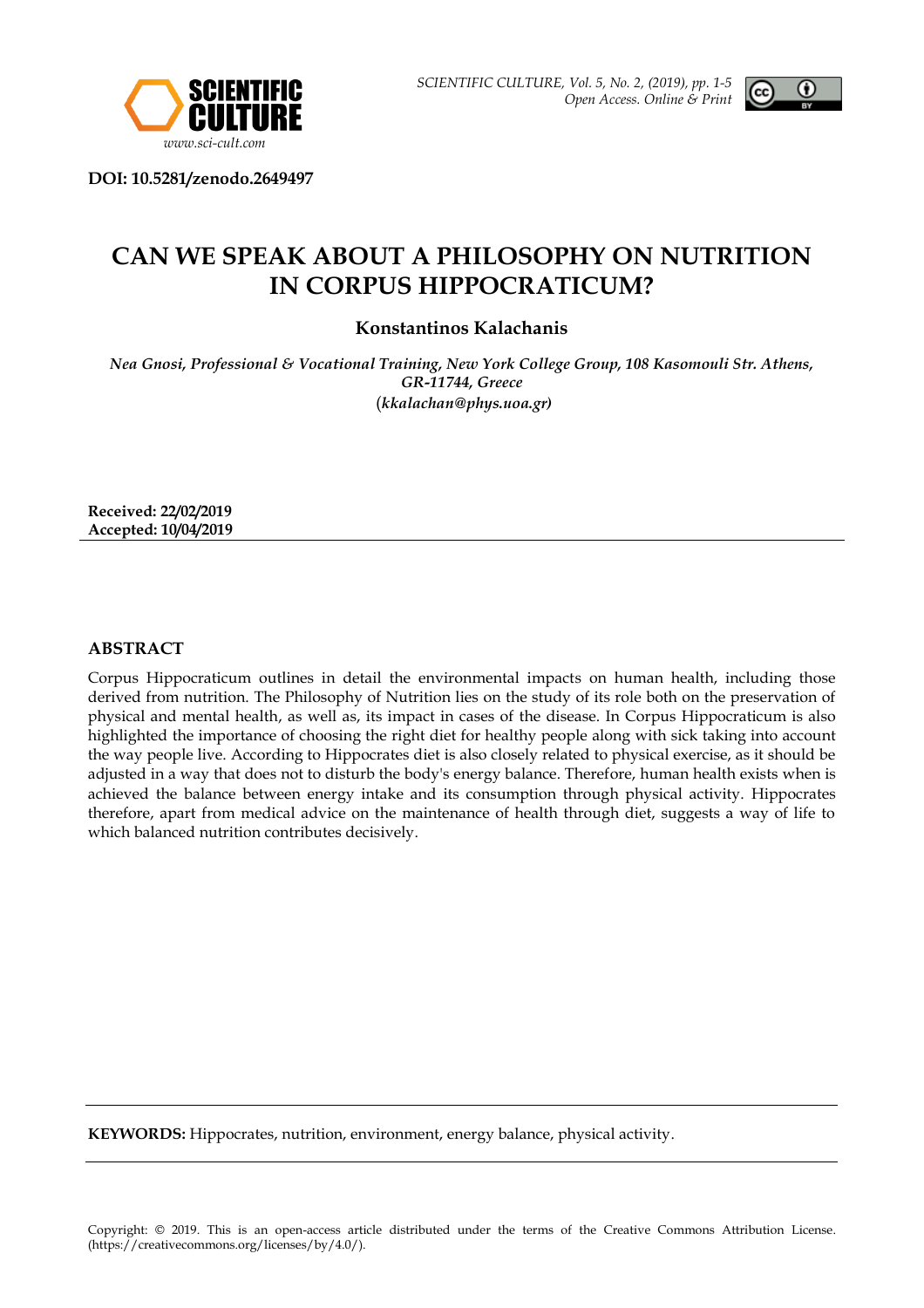### **1. INTRODUCTION**

Hippocrates was the son of midwife Phaenarete and doctor Heraclides. Born in Kos around 460 BC and proved to be the most prominent of the doctors of antiquity. His origin was glorious, since from his father's gender was the 18th descendant of Asclepius, while from his mother's mother he was the 20th descendant of Hercules. The education he received was worthy of his origins, as according to Soranus he taught his father's medicine, the rhetoric by the famous Gorgia and the philosophy of Democritus (Soranus, *Vita Hippocratis*, 1). Later he attended the medical school of Cnidus and afterwards Kos, after the arson and death of his parents, he toured many countries. His last destination was Larissa, where he died.

In Corpus Hippocraticum are included studies covering the whole spectrum of Medicine managing to explain causes of diseases based on natural laws governing the human body and its physiology. Hippocrates introduces a Philosophy of Nutrition, which is based on the study of its relation to the balance of human health and the environment. The role of physical exercise is also important, that contributes decisively to maintaining the health of the human body.

## **2. THE RELATIONSHIP BETWEEN NUTRITION AND HUMAN HEALTH**

Hippocrates thoroughly studied the health effects of the environment but he also mentioned the effects of diet, obviously bearing in mind the great exposure of humans to it, but also its role in the way of life (Tsekourakis, 2008). In the scientific literature the concept of environmental exposure has been widely discussed especially in the issue of congenital diseases and cancer (Thompson & Schwartz Barcott, 2017; Nicolopoulou-Stamati et al. eds 2004)

In this context Hippocrates argued that choosing a proper diet depends on the observation of the conditions of each time of the year and on each person's particular needs (Kalachanis, 2011) Therefore, food intake should be individualized and the appropriate for each case and patient as otherwise illnesses could occur (Hippocrates, *De dieta,* III, 79, 5-8). This suggests that Hippocrates believed that the diet should be individualized in order not only to achieve aesthetic pleasure but also to maintain health. van Ommen et al (2017) argue that nutrition should be aimed at well-being and be governed by "flexibility" in shaping the diet according to the needs of each individual. This flexibility is introduced as "personalized nutrition biology" which makes it possible to evaluate

metabolism and other processes that maintain homeostasis. This term is interpreted as a mechanism that maintains "the status quo" for organismal physiology, structure and function (Torday, 2015; Guyton & Hall, 2006). However, in human body there are several mechanisms such as blood pressure regulation, tumor suppressor genes etc. that keep stable its condition. In spite of the fact that Hippocrates was not aware of the term "homeostasis" nevertheless, he referred to the importance of the balance of the structural elements of the human body. He suggested the existence of four basic humors, that correspond to the four basic elements of the Universe (Nemesius *De natura hominis* 8-12) and four secreting organs, as follows (Table 1):

*Table I. Humors, Elements and organs of secretion*

| Humor       | Element | Organ  |
|-------------|---------|--------|
| Yellow bile | Fire    | Liver  |
| Black bile  | Earth   | Spleen |
| Water       | Phlegm  | Brain  |
| Blood       | Air     | Heart  |
|             |         |        |

It is worth to note that fire, air, water and earth were the first principles of the Universe according to the Presocratic philosopher Empedocles (495-444 BC) (Diogenes Laertius, *Vitae Philosophorum*, VIII, 76, 6-7; Panou et al. 2015). The harmonious mix and propotion of the four humors maintains healthy states. Consequently, humor excesses and/or shortages trigger the pathophysiology of disease (Kalachanis & Michailidis, 2015). This state of harmonious mixing of the humors is called eucrasia, and is mentioned by Aristotle (Aristotle De *partibus animalium*, 673b, 26), whereas humor imbalance is dyscrasia. Thus proper nutrtition should contribute in balancing the

Another instersting matter in Hippocrates's research is his methodology which includes *case histories* referring to patients history and were pobably used for teaching purposes (Tsiompanou & Marketos, 2013). In this context he records an incident (case study) in which Apollonius in Avdira had a problem when standing up. At the same time he suffered from swelling of the viscera, pain in the liver, jaundice and fever. These symptoms were intensified as soon as they consumed beef or milk while the usual diet followed sheep's or sheep's milk. That's where Hippocrates finds the cause of the disease, which eventually exacerbated the condition of the patient, who, after having presented coma, amnesia and delirium, died (Hippocrates, *De morbis popularibus-Epidemiae,* III, 3, 17). It is obvious that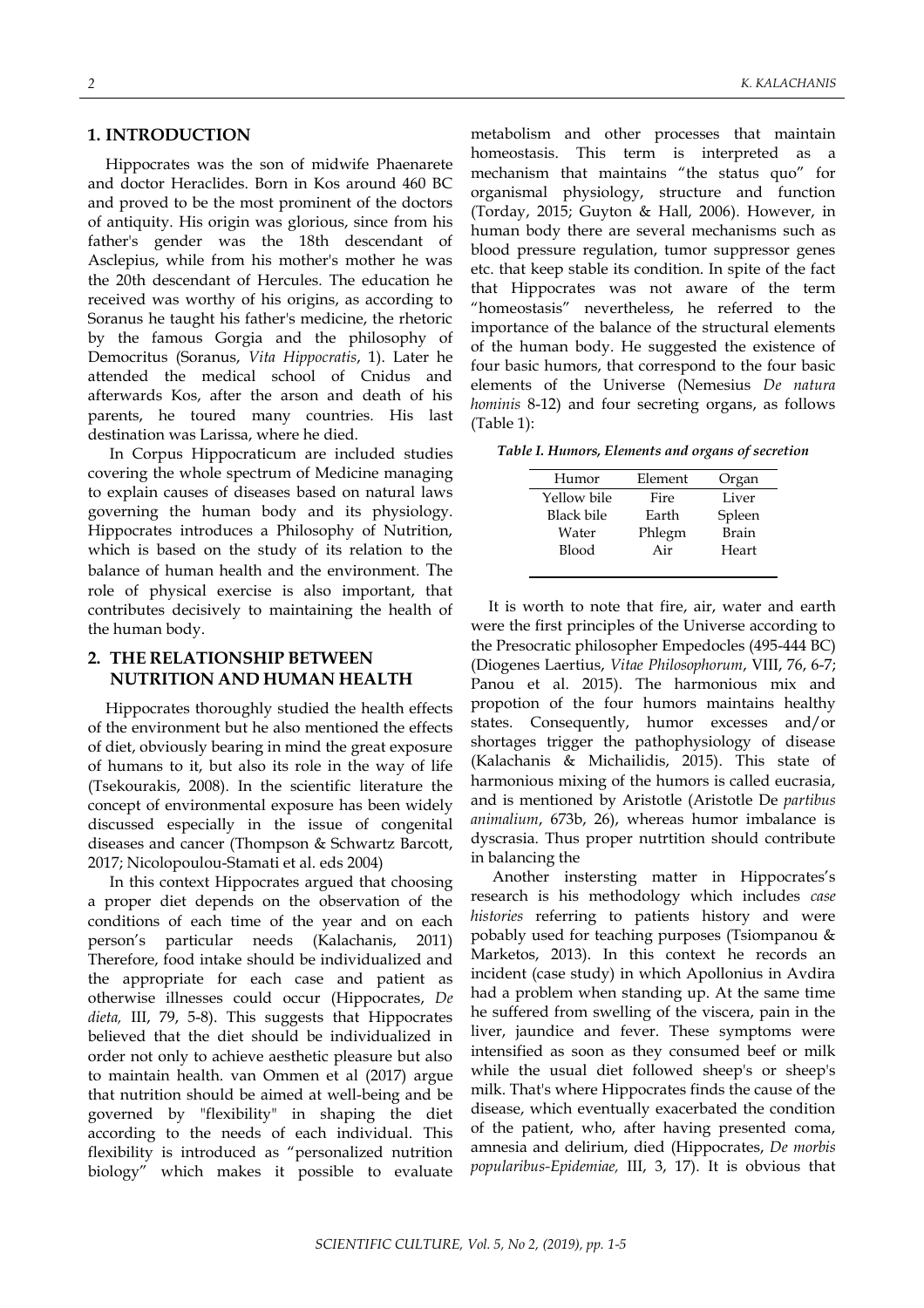Hippocrates observed how the change in the diet affected the progression of the disease.

Moreover Hippocrates has studied eating habits of the people of his time concluding that man should not consume large amounts of food (*polyphagia*) reaching saturation (Hippocrates, *De morbis,* VI, 4, 18, 3) which leads to obesity, cardiovascular disease and diabetes. He further clarifies that food and drink consumption with consistency does not only contribute to physical health (Hippocrates, *De morbis,* IV, 38, 23), but also affects mental health (*De dieta*, I, 35, 1-13). Actually has been proved that the diet of patients suffering from mental illnesses such as bipolar disorder, obsessive compulsive neurosis and schizophrenia exhibits deficiencies in components such as vitamins, minerals and omega-3 fatty acids (Rao et al. 2008). This fact makes it imperative to study the effects of nutrition even on the mental health of people. It is worth to note that health promotion included physical activity as an essential part of physical and mental health, and emphasized the importance of nutrition to improve performance in the Olympic Games (Kleisiaris et al. 2014). This suggestion by Hippocrates concerning the observance of the measure in food was followed by Galenus (*De usu pulsuum,* 5, 152, 11-13), who emphasized on the harmful effect on the body of the *non-symmetrical* (*ἀσυμμέτρων τροφῶν*) foods that cause increased heart rate as well as shorter breaths. It is important that in this case, Galen has identified the direct correlation between the function of the digestive, respiratory and cardiovascular system.



*Figure 1. A Langerhans islet where can be found b pancreatic cells.Source: https://library.med.utah.edu/WebPath/ENDOHTML/END O032.html*

It should be noted here that the tendency of man consuming large quantities of food is now considered as a disease, known as overeating (*polyphagia*) that results in obesity, type 2 diabetes, c caused by insulin resistance. In the early stage of type 2 diabetes mellitus, an increased amount of insulin is secreted in the blood due to the increased activity of β pancreatic cells, which are the islets of Langerhans and secrete insulin, which is essential for the insulin homeostasis (Da Silva Xavier, 2017) (Figure 1).

It's obvious that the eating habits affect the digestive system. In particular, long staying in the digestive tract of high-fat foods leads to the secretion of a large amount of pancreatic and bile fluid in order to digest food. In some cases, inflammation occurs in the intestine, and there are also diseases such as ulcerative colitis, in which extensive areas of the intestine show ulcers (Reid & Roberts, 2005) but also the Crohn's inflammatory disease (Figure 2).



*Figure 2. Crohn's disease, where a granuloma (with the arrow) is seen as a result of an inflammatory reaction Source: commons.wikimedia.org*

As can be seen from the above, Hippocrates observed the important role that nutrition plays in human physical and mental health, which is also documented by modern medicine. since it would therefore be logical to assume that Hippocrates sets the principles and modern Dietetics. Αlso promotes the philosophy of nutrition, which aims to balance the structural components of the human body with environmental factors such as nutrition.

#### **3. NUTRITION AND PHYSICAL ACTIVITY**

Hippocrates argued that in order for nutrition to contribute to the preservation of human health it is necessary to be combined with physical activity.

Hippocrates, having an adequate knowledge of the doctors of his era, adds in the acquired by his predecessors medical experience of the study of the relationship between diet and hardworking (*πόνων*) (Hippocrates, *De dieta*, I, 2) which can be possibly interpreted as exercise. This has prompted him to regard this as his own discovery. This signifies that Hippocrates had a clear understanding of the work of the doctors in the past, and that he always sought to innovate as a right scientist (Kalachanis, 2011). So his work gives us a perfect example of how scientific research should be made.

However, in order for the combination of nutrition and exercise to be successful, Hippocrates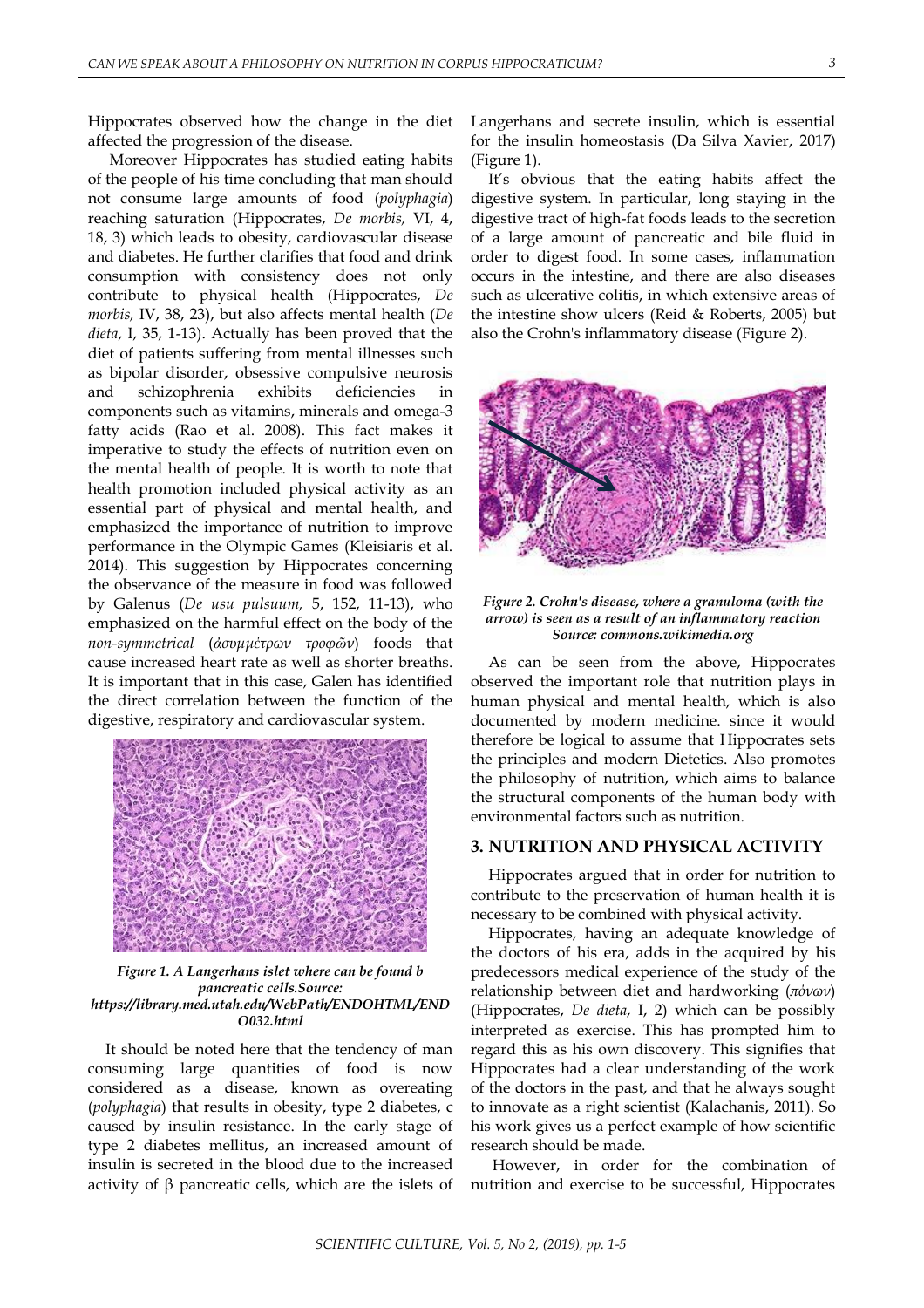argues that the amount of food consumed should be in balance with body labor. This also leads to weight loss. In particular, the physician recommends doing exercises like walking especially after eating because the person who moves after eating weakens (Hippocrates, *De dieta,* II, 62 ; *De dieta salubri,* IV).

The physical activity that Hippocrates speaks of has been shown to actually affect our health, as its limitation leads to a number of problems such as poor physical condition, cardiovascular, and metabolic diseases. In addition, it has been observed that physical exercise has multiple psychological benefits, which Plato pointed out, claiming that gymnastics must also be combined with mental gifts (Plato, *Res publica,* 403d, 3-5).

In addition, in order to achieve weight loss, according to Hippocrates, man should perform a tedious fasting job, while his meal should include sesame seeds but also fatty ones. In this case, it is clear that the great physician has understood the concept of the energy balance of the human organism, which is disturbed if either exercise or food is surplus (Kalachanis, 2011).

From the above, it is clear that the value of nutrition in maintaining health is not only the result of the foods we consume, but is also directly related to physical labor. Therefore, eating habits should be adjusted according to each person's lifestyle and physical activity, in order to keep the body's energy balance stable.

#### **4. CONCLUSION**

The above study has shown that Hippocrates, in the context of his studies on the influence of environmental factors on human health, has studied the nutrition issue thoroughly, thus setting the foundations of modern Dietetics. His comments on the effect of food on the course of illness indicate that the clinical practitioner should take into account the patient's habits in the diagnosis and treatment of diseases as well as the extent of exposure to the various harmful substances. Besides, due to nutrition, we are constantly at risk. But Hippocrates did not fail to say that the maximum benefit of the diet results from its combination with physical activity, especially when taking into account the energy consumed by man. Hence, choosing the diet requires as a criterion the assessment of the way of life of man.

## **REFERENCES**

Aristotle (1956) *De partibus animalium*. Ed. P. Louis, Aristote. Paris, Les Belles Lettres.

- Da Silva Xavier G. (2018). The Cells of the Islets of Langerhans. *Journal of clinical medicine,* 7(3), 54. doi:10.3390/jcm7030054
- Diogenes Laertius, (1964) *Vitae Philosophorum*. Ed. H. Long2 vols., Oxford: Clarendon-Press
- Galenus, (2823) *De usu pulsuum.* Ed. C.G. Kühn, Leipzig: Knobloch
- Guyton, A.C. & Hall, J.E. (2006). *Textbook of Medical Physiology.* Philadelphia, Pennsylvania, Elsevier Pubclications.
- Hippocrates, (1962) *De diαeta.* Ed. E. Littre, Paris, Baillere.
- Hippocrates, (1894) *De diαeta salubri.* Ed. E. Littre, Paris, Baillere
- Hippocrates, (1846) *De morbis popularibus (= Epidemiae)* ed. É. Littré, Paris, Baillere.
- Hippocrates, (1962) *De morbis.* Ed. É. Littré, Paris, Baillere.
- Kalachanis, K. (2011) *On the environmental impact on health in the work of Hippocrates.* Master Thesis, Post Graduate Program, Environment and Health Capacity Building for decision making, University of Athens, Medical School {in Greek}.
- Kalachanis, K. & Michailidis, J. (2015) The Hippocratic View on Humors and Human Temperament. *European Journal of Social Behaviour,* Volume 2, Issue 2, pp. 1-5.
- Kleisiaris, C. F., Sfakianakis, C., & Papathanasiou, I. V. (2014). Health care practices in ancient Greece: The Hippocratic ideal. *Journal of medical ethics and history of medicine*, 7, 6.
- Nemesius, *De Natura Hominis* ed. B. Einarson, Nemesius of Emesa, [Corpus medicorum Graecorum (in press)], pp. 35-368.
- Panou, E. Kalachanis, K. Theodossiou, E. Kostikas, I. Manimanis. V.N. and Dimitrijević, M. (2015) On the unity of the elements of nature in Empedocles. *Publications of the Astronomical Society of Bulgaria*, 1. pp.48-55.
- Plato, (1902). *Res publica.* Ed. J. Burnet, Oxford, Clarendon Press.
- Rao, T. S. Asha, M. R. Ramesh, B. N. & Rao, K. S. (2008). Understanding nutrition, depression and mental illnesses. *Indian journal of psychiatry*, 50(2), pp. 77-82.
- Reid, R, Roberts F. (2005) *Pathology Ilustrated*, Elsevier<sup>6</sup> .